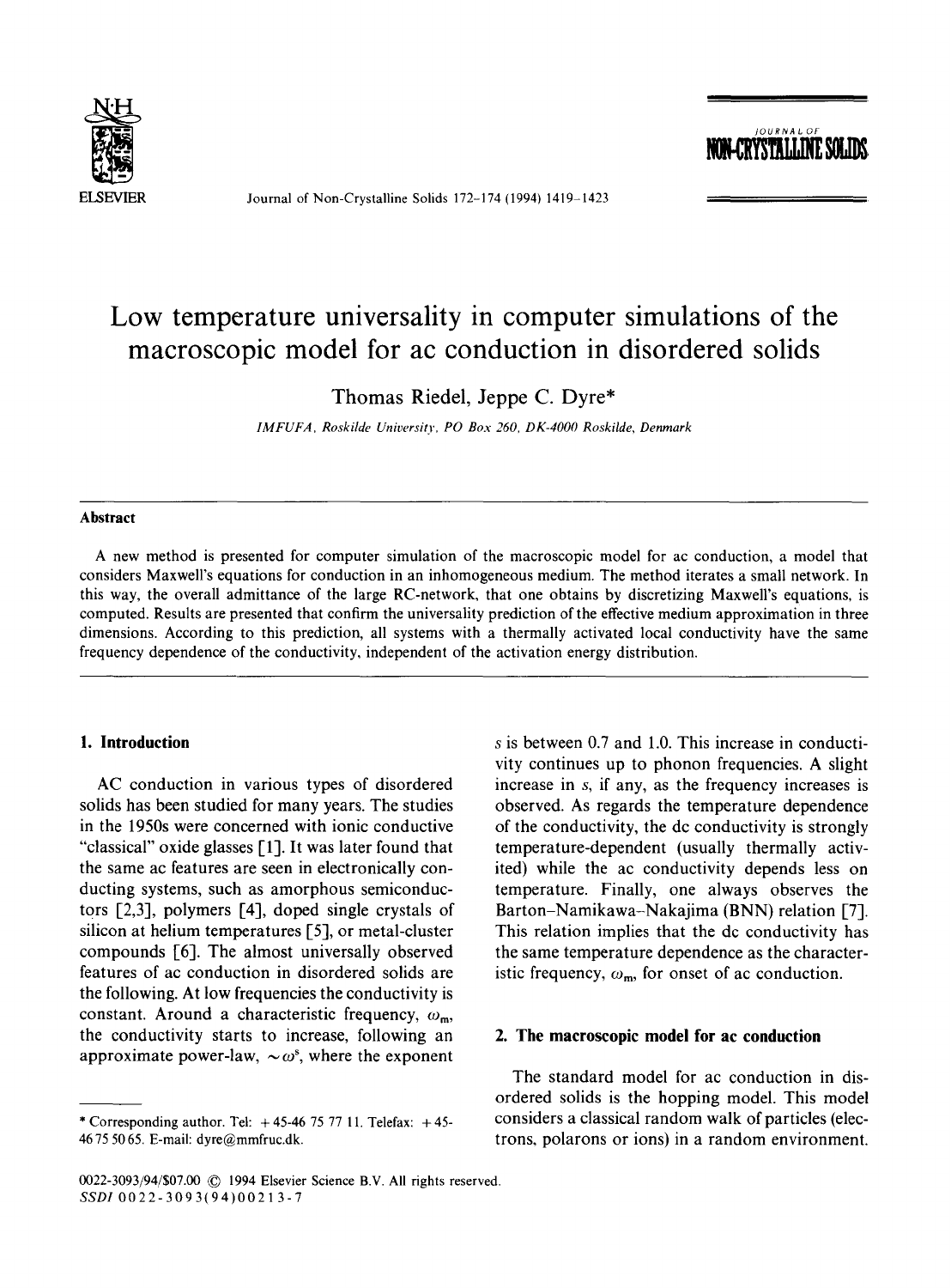The transition rates for jumps between two sites are usually assumed to be thermally activated. In the case of hopping electrons there is in most cases an extra exponential tunneling factor, The hopping model assumes, in its simplest form, *non-interacting*  particles. This assumption means that 'self-exclusion' is not taken into account (that there is only room for one particle at each site) nor is Coulomb repulsion between the charge carriers. These simplifications raise the question whether it is possible to have a more realistic model, while still retaining the simplicity of the non-interacting hopping model.

In recent work by one of us [8,9] a macroscopic approach to ac conduction in disordered solids was advocated. The model considered, below referred to as the macroscopic model, is not new, but in the past it has been studied mainly in regard to dc conduction and percolation. The macroscopic model assumes a spatially varying [frequency independent] conductivity, *g(r).* The overall macroscopic conductivity becomes frequency-dependent, because charges gradually accumulate at the boundaries between conducting and less conducting regions, creating a time-dependent polarization. To calculate the frequency-dependence one refers directly to Maxwell's equations. This is how Coulomb interactions are taken into account in the macroscopic model (remember that Coulomb's law is contained in Gauss's law). When Maxwell's equations are discretized, one arrives at the electrical equivalent circuit shown in Fig. 1 [9]. The resistors have values that are given by the local resistivities,  $1/q(r)$ , while all capacitors are equal, having a value given by the [infinite-frequency] dielectric constant. The currents through the capacitors are the well-known displacement currents, while the resistor currents are the sought for free charge currents.

It is possible in this model to solve the relevant equations in the effective medium approximation (EMA). If one considers an admittance network in D dimensions with randomly distributed admittances, Y, the EMA predicts an effective average admittance,  $Y_{\text{m}}$ , given by [10]

$$
\left\langle \frac{Y - Y_{\rm m}}{Y + (D - 1) Y_{\rm m}} \right\rangle = 0.
$$
 (1)

In Ref. [9] a detailed comparison was made between the EMA predictions for the network in Fig. 1 and computer simulations in 2 dimensions. It was assumed that the local conductivities are given by an activation energy randomly chosen according to some probability distribution. The overall admittance was then calculated by means of the Frank-Lobb algorithm [11]. There was an excellent agreement between the simulations and the EMA predictions. This agreement was observed even at low temperatures where the admittance distribution covers  $\sim 100$  decades. Here, the EMA in the prevailing general opinion was *not* expected to do very well (because the EMA usually is derived from a weak disorder perturbation expansion). As the temperature goes to zero, the EMA predicts a frequency dependence of the conductivity that is independent of the activation energy probability distribution. In this limit one finds that, if  $\tilde{\sigma} = \sigma/\sigma(0)$  and  $\tilde{s} = i\tilde{\omega}$  with  $\tilde{\omega}$  being a suitably scaled frequency,  $\tilde{\sigma}$  is given as the solution [9] of

$$
\tilde{\sigma}\ln(\tilde{\sigma}) = \tilde{s}.\tag{2}
$$



Fig. 1. Electrical equivalent circuit of Maxwell's equations for an inhomogeneous conductor, discretized in two dimensions. All capacitors are equal while the resistors vary, reflecting the spatially varying conductivity of the solid. The resistor currents are the free charge currents of interest here; the capacitor currents are the displacement currents 19]. Because of the Maxwell-Wagner effect (giving rise to a time-dependent polarization due to charge accumulation) the conductivity becomes frequency dependent.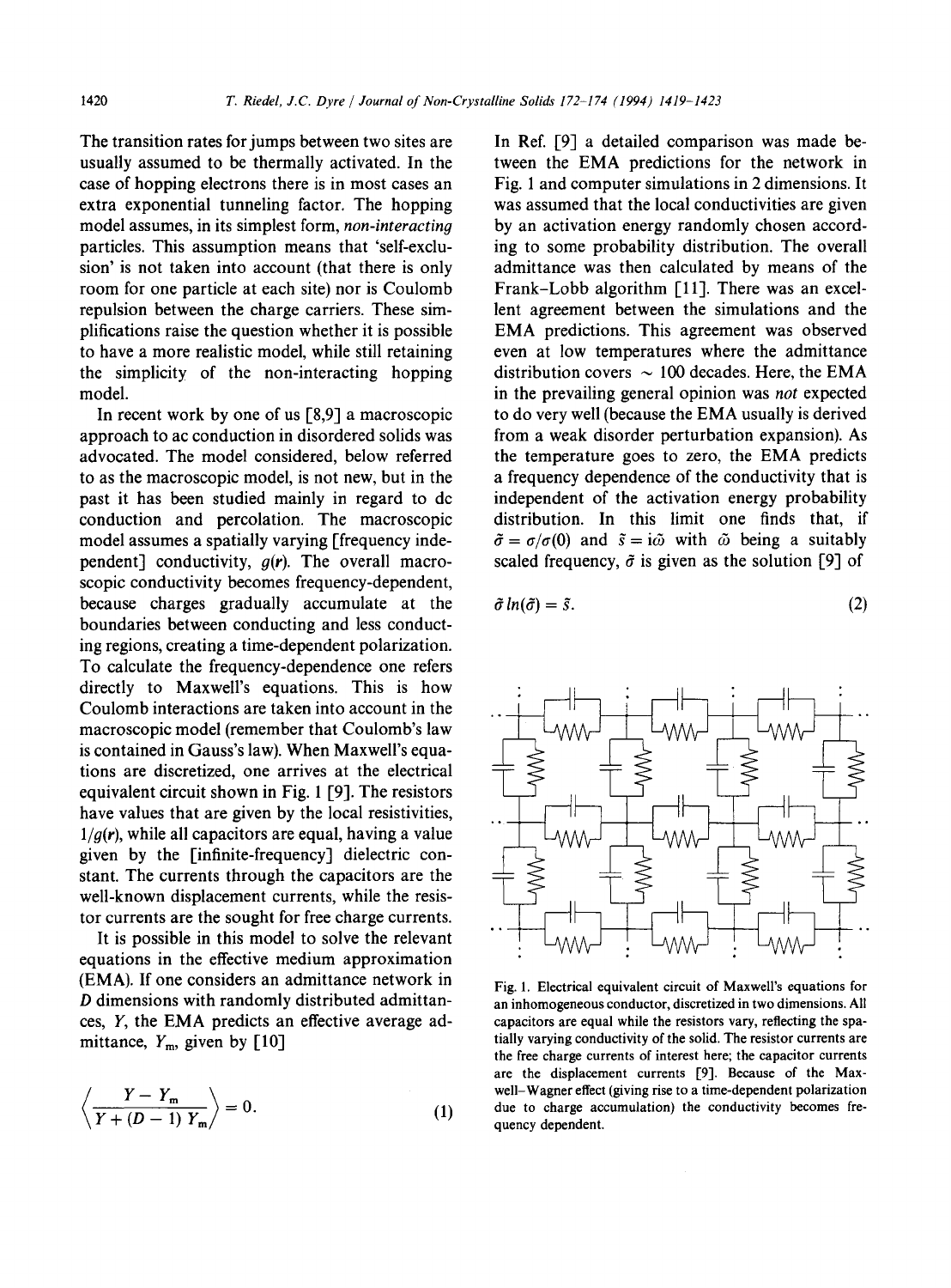As an illustration of this 'universality', Fig. 2 shows the results of computer simulations in two dimensions of several activation energy distributions at  $\beta = 160$ , where  $\beta$  is the inverse temperature in dimensionless units.

The universality qualitatively corresponds quite well to the conductivity observed in disordered solids. Thus, when Eq. (2) is converted into real frequencies it predicts an approximate power-law frequency dependence of the conductivity with an exponent given by  $s = 1 - 2/\ln (\omega \tau)$  where  $\tau$  is the characteristic time giving the onset of ac behaviour. A few decades above  $\omega_m = 1/\tau$  this gives  $s \approx 0.8$ . As the temperature is decreased, the universal conductivity curve is displaced towards lower frequencies in the log-log plot. If one measures in a fixed frequency range, in effect one measures further and further out on the universal curve as the temperature is decreased. Therefore, the theory predicts that the exponent goes to one as the temperature goes to zero. This effect is observed in experiment.



Fig. 2. Test in two dimensions of the EMA prediction (Eq. (2)) for the low temperature universal conductivity (full curve) in a log-log plot (base 10) at  $\beta = 160$  (reproduced from Ref. [9] ). The x-axis denotes the real dimensionless 'Laplace' frequency  $\tilde{s} = i\tilde{\omega}$ , corresponding to an imaginary frequency, while the *y*-axis is the normalized conductivity  $\tilde{\sigma} = \sigma/\sigma(0)$ . The symbols **refer** to various activation energy distributions. This figure was obtained by averaging 10 simulations of  $200 \times 200$  lattices solved by using the Frank-Lobb algorithm.

# **3. A new recursive 'renormalization' method for simulations**

Computer simulations of the model in three dimensions are difficult. In three dimensions there is no algorithm which is as efficient as the Frank-Lobb algorithm in 2-D. Furthermore, at low temperatures corresponding to  $\beta$ 's of order 100 or more, large lattices are needed to average out the large conductance fluctuations of the model. Therefore the problem becomes extremely complicated; if for instance one wants to solve Kirchhoff's equations this corresponds to solving  $10<sup>6</sup>$  or more sparse linear equations. Today an efficient algorithm is available for doing this, the algebraic multigrid algorithm (AMG) [9], but even with this algorithm it was difficult to obtain reliable answers in a reasonable computer time. This failure is because it is not only neccesary to solve a huge number of equations, but it is also neccesary to obtain the solution with an accuracy of very many digits. Some 3-D AMG simulations were presented in Ref. [9], but results were inconclusive. We have therefore developed an alternative method for dealing with the problem.

The method, which will be described in detail elsewhere [12], consists in *recursively iterating a small network.* The idea is inspired by earlier work by Stinchcombe and Sahimi and coworkers on real-space renormalization of random resistor networks [13,14]. Here, however, we adopt a phenomenological approach and do not refer to the renormalization group. Suppose one has a small RC-network; we used a  $4 \times 4 \times 4$  network, with short-circuited end-faces. A phenomenological constant is multiplied to the calculated overall admittance so that equal admittances between all nodes produces the same overall  $4 \times 4 \times 4$ -network admittance. This trick makes it possible to avoid the total admittance running away upon iterating and thereby it becomes easier to identify the interesting frequency range [12]. But the trick means that one probably does not get a numerically accurate estimate of the conductivity. However, plots as Fig. 2 of the *relative* conductivity are still possible - and this is the focus of the present work. The network is iterated by replacing each admittance by the total admittance of a similar  $4 \times 4 \times 4$  network, etc, to some depth  $-$  in the present case depth 4. At the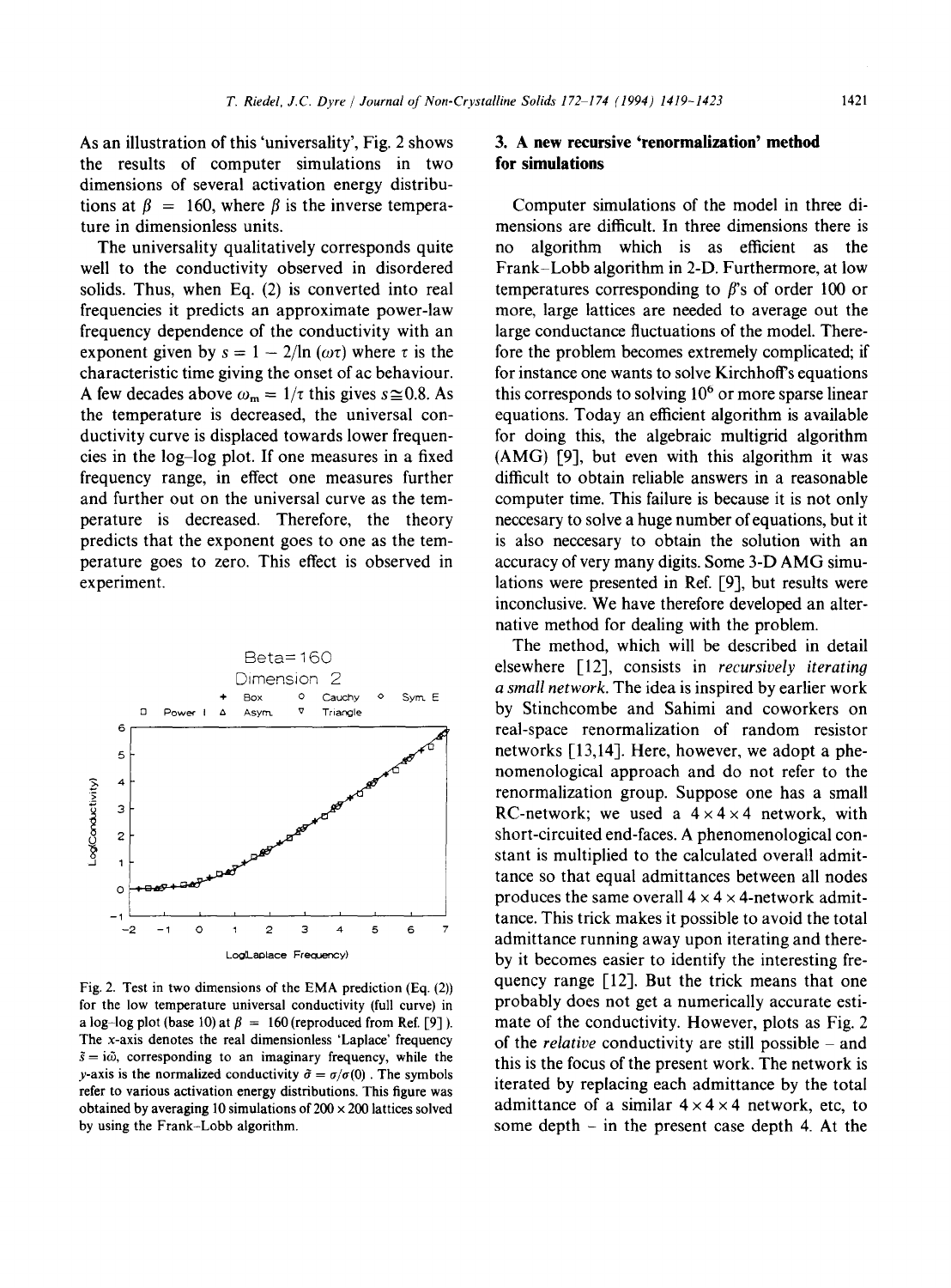"lowest" level the network admittances are each a capacitor in parallel with a resistor determined by a randomly chosen activation energy. Finally, when the entire iterative calculation is finished, we subtract s, the capacitor contribution to the overall admittance. Thus, one is left with the free charge conductivity. In this way one 'simulates' a very large 3-dimensional lattice; the present case corresponding to a side length of almost 300.

In our simulations we found that it was neccesary to go to some depth (here 4) to obtain 'selfaveraging'. This means that many calculations are necessary. The calculation of the admittance of each single  $4 \times 4 \times 4$  network is a non-trivial problem that must be solved in a short time and with great accuracy. One can always find the overall admittance of a network by removing nodes one by one; whenever a node is removed a number of new admittances are introduced. This process is sometimes referred to as the Fogelholm algorithm [15]; it utilizes the general star-mesh transformation well-known from electrical engineering [16]. To speed up the calculation of the  $4 \times 4 \times 4$ -network admittance we wrote a *program* that generates Turbo Pascal code for doing this calculation, a code which uses only simple array operations. In this way we eleminated the linked lists of neighbour points connected to a given admittance, that are present in the original Fogelholm algorithm. The generated Turbo Pascal code was then compiled and the compiled code is called by another program. The details of the method will be given elsewhere [12], but we note here that this way of solving the iteration speeds up the calculation by a factor of about one hundred compared to our first program that directly used the Fogelholm algorithm.

Typical results of the calculations are given in Fig. 3. This figure shows results for  $\beta = 120$ . The full curve is the prediction of Eq. (2). On the basis of Fig. 3 and other similar figures it is now possible to conclude that even in three dimensions the predicted universality is valid and well fitted by the EMA prediction.

# **4. Discussion**

Does the universal EMA function fit experiment accurately? Certainly, experiments do not point to an exact universality at finite temperatures, but



Fig. 3. Test in three dimensions of the EMA prediction (Eq. (2)) for the low temperature universal conductivity (full curve) at  $\beta = 120$ . The results were obtained by the new method presented here that iterates a  $4 \times 4 \times 4$  lattice to depth 4. At this level the system becomes self-averaging so it is not neccesary to average over several simulations. [] denotes results for the box distribution of energy barriers;  $\triangle$  denotes results for the triangle distribution (for details of the generation of these distributions, see Ref. [9]).